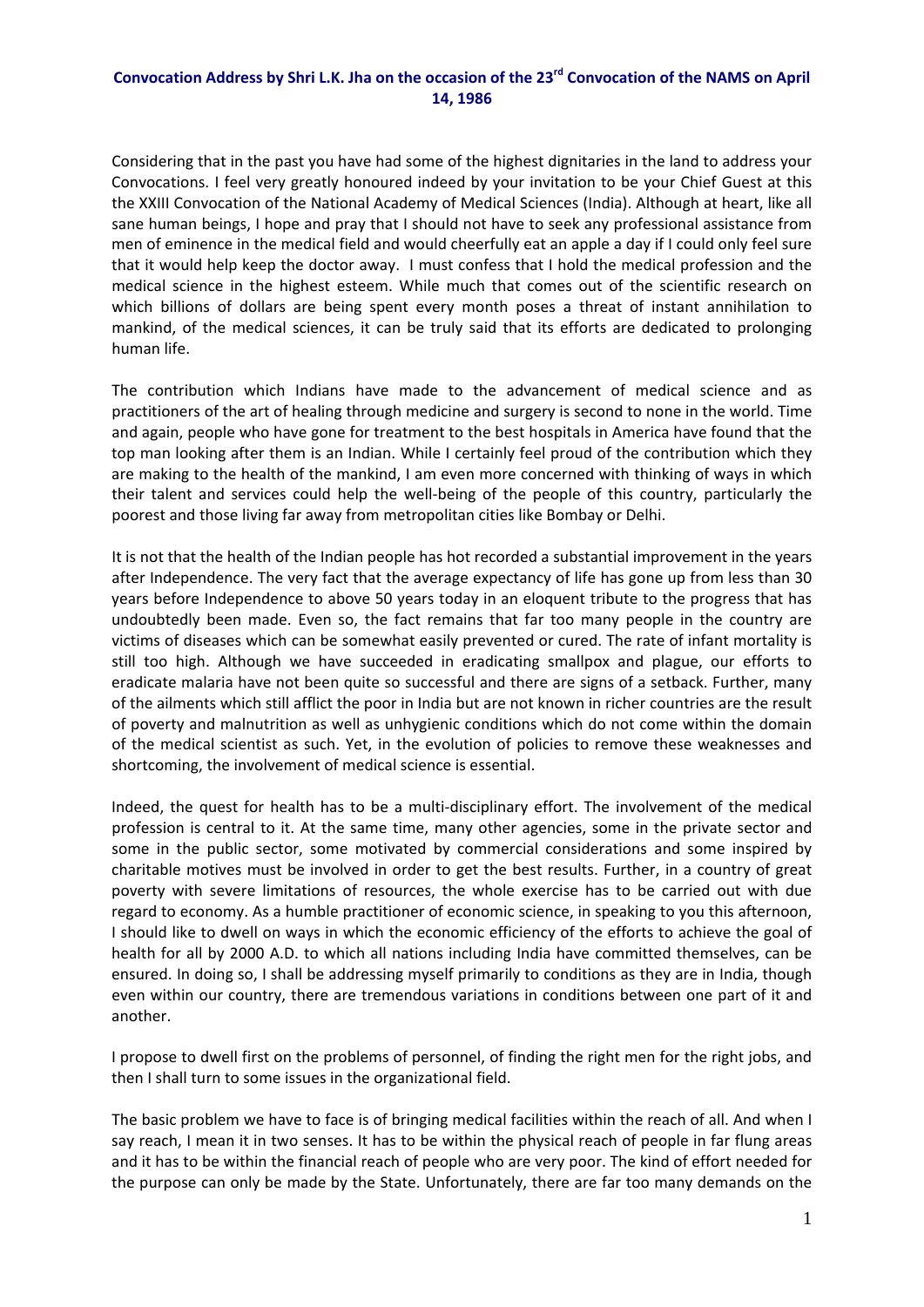very limited resources of the State. However, much we may emphasize that people's health must have the highest priority, the plan allocation will always appear to be much less than is needed. We have, therefore, to explore not only what is to be done but how to do it with the maximum economy.

One of the suggestions often made in this context is that we must like China, have bare‐footed doctors. Sometimes when I hear this, I am tempted to retort that what is important about a doctor is not what he wears on his feet but what he carries in his head. I believe that top-notch medical scientists such as those who belong to this Academy can make a tremendous contribution to improving the health of the people by carrying on research in areas which are of special relevance to us in India but not of much interest to those engaged in research in the more affluent countries. The contrast between the economic conditions of the rich and the poor also reflects itself in the nature of ailments which afflict them. There are those who suffer the consequences of over-nutrition, such as obesity, hypertension, diabetes, gout and heart attacks. For the poor and the under-nourished, we get a wholly different kind of health picture. They are rickety and frail. Their mental and physical capabilities often do not develop adequately. Living in unhygienic conditions they fall victims to every kind of infectious or contagious disease. Their immunity deficiency syndrome is not acquired through perverted living but is a consequence of impoverished living. Intensive research, therefore, has to be done to evolve ways of treating them effectively and economically.

It is medical scientists in India who can and must play a key role in this. No doubt, some research in tropical diseases is carried on in the developed countries also. Often such research is undertaken by multi-national corporations. When successful, its fruits are sold to us at a very high price. It is of the utmost importance that our own scientists and our own laboratories should orient their research specifically towards finding remedies, or better still preventives, for the ailments that the poor suffer from. In doing so, wherever possible, cheaper alternatives should be preferred. For example, an identification of the less costly items of food from the point of view of their contribution to nutrition can provide a better solution to our problems than vitamin pills and tonics.

Having referred to and emphasized the role of the most highly qualified people at the top, let me now turn to the other end of the scale, the doctor which is expected to treat the patients in distant poverty‐stricken areas. The medical profession has taken the view that the minimum qualification for any doctor to practice anywhere should be the MBBS degree. I have from time to time put forward the thought that perhaps we ought to review the old L.M.P. The higher standards of study and qualification which the holders of MBBS degree have are no doubt desirable. But if we face realities, we cannot fail to observe that very few of them go to live and work in the really backward areas.

To some extent, the problem could and should be solved by making pay scales and living conditions in the backward areas much better. As things are, there are city allowances available to government servants in urban metropolitan areas. What is not realized is that those posted to backward areas often have to incur much more expenditure in order to have access to certain basic amenities such as children's education, which are available at the door‐step to those working in cities.

However, I have grave doubts whether by financial incentives alone we can solve the problem. The basic fact is that we are producing far fewer degree holders than the country needs. If we proceed on the assumption that only degree holders can practice, it will take a very long time and very much larger outlays on medical education for the doctor-patient ratio in the backward areas to come up to tolerable levels. One of the things I noticed when I was Governor of Jammu & Kashmir was that in the remote areas which get cut off by snows, not only do the doctors' posts often remain vacant, but even when they were filled on paper, the doctors did not put in an appearance too regularly except on the first of the month when salaries had to be drawn. What we have got to realize is that by insisting on a certain minimum standard of medical education which is rather high, we are compelling large numbers of people to get treated by those who have no medical qualification at all,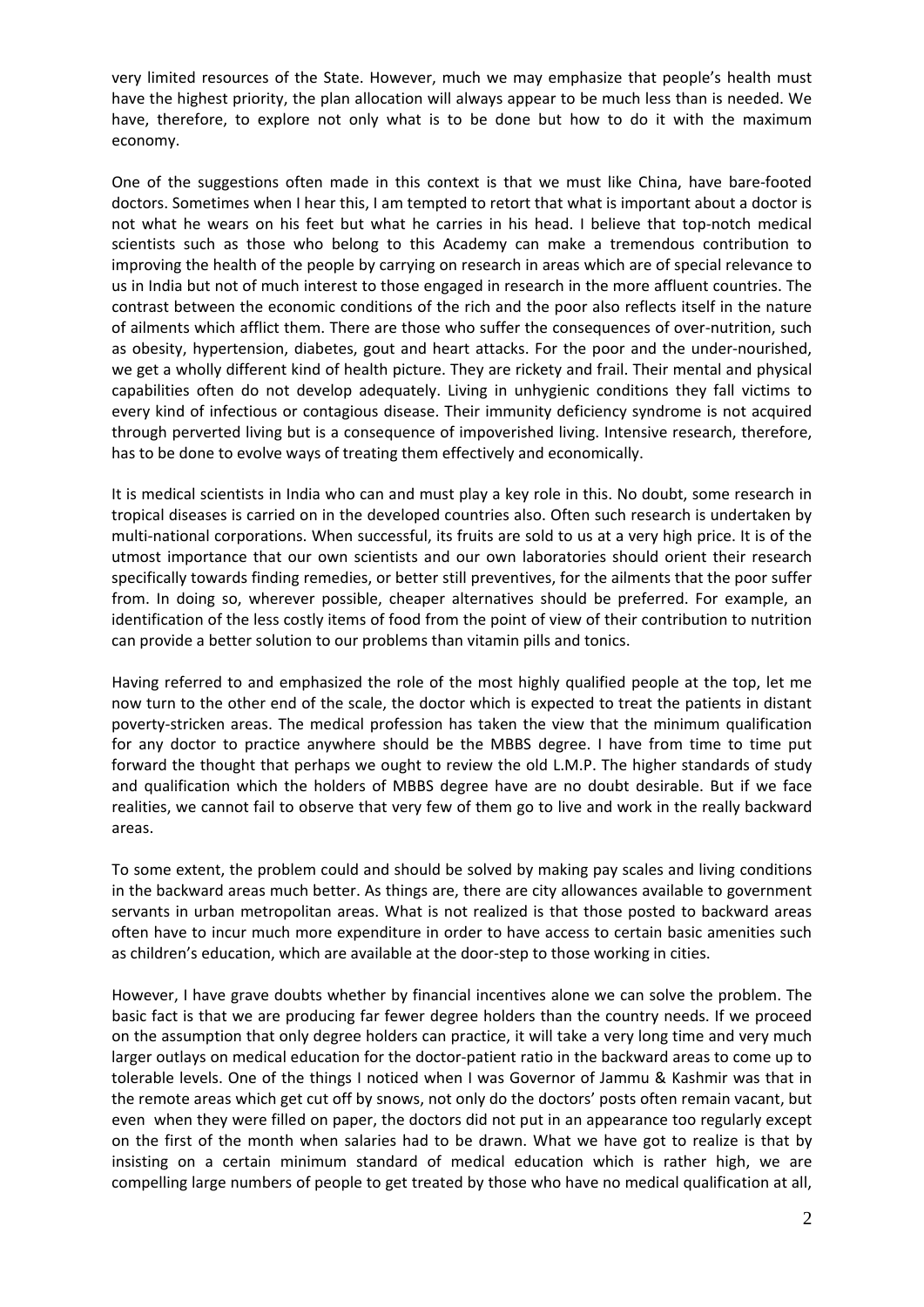or are qualified in one system of medicine while the medicines they prescribe belong to a different system. It is against this background that I felt that the revival of licentiates would make it possible to augment the number of medical practitioners in the rural areas at relatively less cost and in a shorter period of time. The licentiates should be permitted to practice only in rural areas, though after a certain number of years of field experience they could be given an intensive course of training and allowed to seek the MBBS degree. Such a route to getting a medical degree would be far preferable than many of the diverse ways in which the privileged and sometimes those claiming to be under‐privileged try to get a medical degree.

Side by side, efforts must continue to open medical colleges. The resource problem being what it is, I would encourage the opening of private institutions in this field provided care is taken to ensure that they maintain standards and while they cannot be expected to be run at a loss, they should not be permitted to start profiteering.

We should thus have a multi-tier system. Some, and their number has to be limited, will be at the peak of excellence. Others will be specialitists who, after their MBBS degree, have done postgraduate work. Then there will be the degree holders and also the licentiates.

In addition, some supporting cadres will be needed. The entire staff in the hospitals, not just the nurses but all the other attendants also should be appropriately trained. Negligence on their part can cost lives. Indeed, if the performance of our hospitals seems to be not quite so good as in some hospital abroad, it is not because our surgeons and physicians are not as good as you can find them anywhere but because the care and attention which patients get in most of our hospitals is not up to the mark.

Outside the hospitals, apart from those engaged in the treatment of patients, we need people for other purposes, for immunization and for enforcing better sanitation. Prevention is better than cure. Most important, we have to make a very special effort to make the family planning drive a success. A sharper decline in the death rate while the birth rate remains high, can have explosive possibilities of a most unfortunate kind. The success of all the effort which is being made in the field of health depends on proper personnel policies. Otherwise, large sums of money allocated for the purpose cannot give us the results we expect.

The second issue to which I now turn is how best to locate different types of medical facilities is order to maximize the coverage at the minimum cost. The traditional approach has been to try and open as many hospitals as possible in the matter of their location. There are pulls and pressures of different kinds both from backward areas and from urban localities. In the event, while their number has been increasing steadily, many of the institutions suffer from deficiencies of one kind or another. In many of them, expensive equipment has been installed which cannot function because certain supplies necessary to keep them going are inadequate or not available. There are also problems in regard to supply of medicines. Some run short, while others deteriorate due to prolonged storage without refrigeration. One reform I would urge is that planned funds in the health sphere should be available for use not just for providing new facilities but also for maintaining and improving facilities established in previous plans. With such an approach, the funds available will be much more productive in terms of results than they are today.

However, the more important thing to my mind is how to evolve a plan for the location of medical facilities which could be most cost-effective. To evolve such a plan, we must balance the costs and benefits of taking a service to the place where it is needed or taking the needy to a place where the service exists. In considering this question, account should be taken of the mobility factor. Certain services can be made available at different places, not by locating independent centres in each but by making use of mobile clinics and dispensaries. Similarly, it may be both better and cheaper in many instances to take the patient to where the best services is available than to provide him with an indifferent inadequate service at his doorstep.